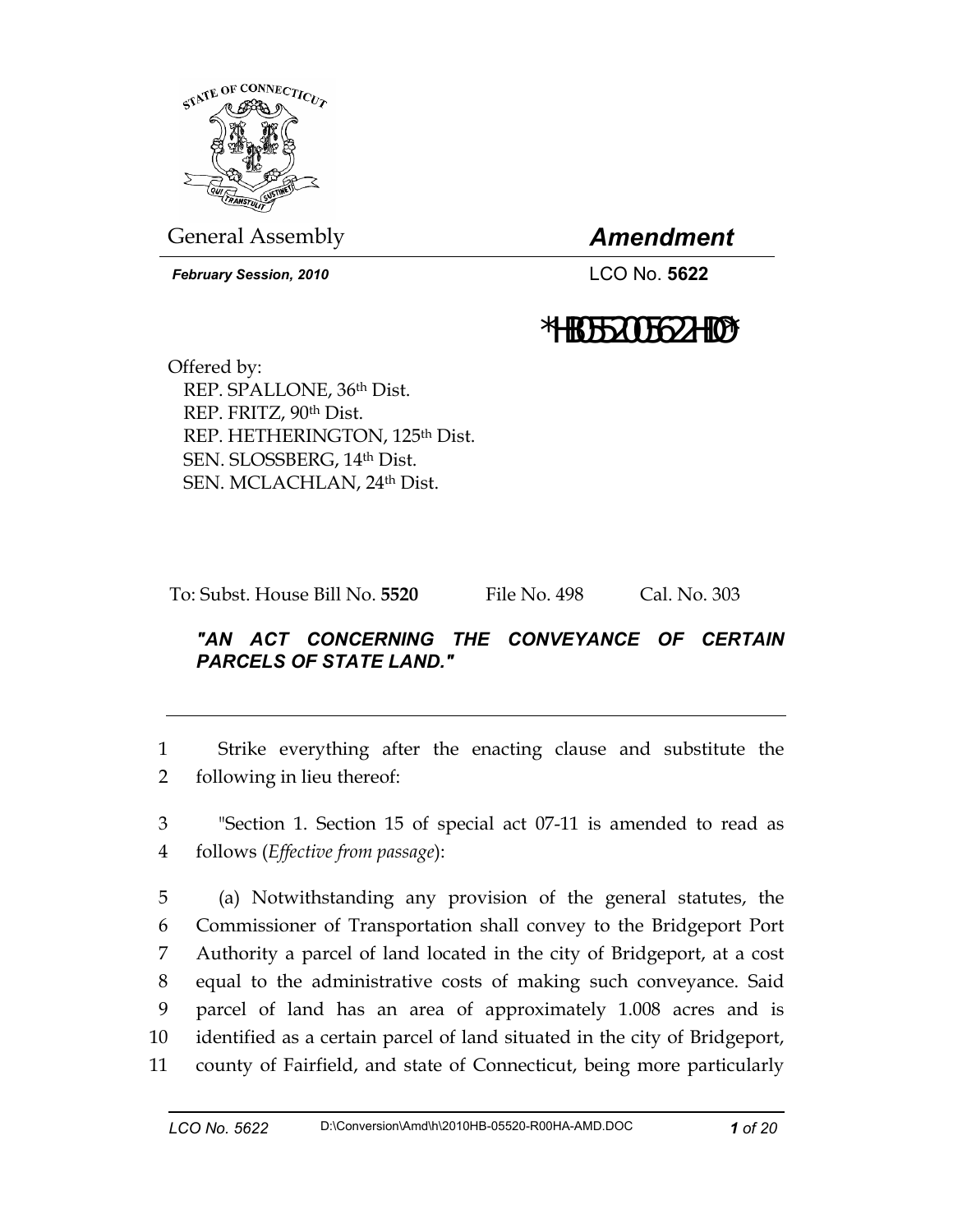12 bounded and described as follows: 13 "Beginning at a point, said point being the southeast corner of the 14 intersection of Seaview Avenue and the eastbound off-ramp of 15 Interchange 29, Interstate 95; 16 Thence running southwesterly along land of the Bridgeport Port 17 Authority, 620', more or less; 18 Thence running northerly along the easterly highway line of 19 Stratford Avenue, along a curved line concave to the west, 370' more or 20 less; 21 Thence running easterly along the southerly highway line of said 22 eastbound off-ramp of Interchange 29, Interstate Route 95, 440' more or 23 less." 24 The conveyance shall be subject to the approval of the State Properties 25 Review Board. 26 (b) (1) The Bridgeport Port Authority shall use said parcel of land 27 for economic development and waterfront related purposes and may 28 lease all or any portion of said parcel for economic development or 29 waterfront related purposes. If the Bridgeport Port Authority: 30 **[**(1)**]** (A) Does not use said parcel for said purposes; 31 **[**(2)**]** (B) Does not retain ownership of all of said parcel; or 32 **[**(3)**]** (C) Leases all or any portion of said parcel, except for a lease of 33 all or any portion of said parcel for economic development or 34 waterfront related purposes, in accordance with the provisions of 35 this subsection, 36 the parcel shall revert to the state of Connecticut. 37 (2) Notwithstanding any provision of the general statutes, the 38 Department of Transportation shall grant the Bridgeport Port 39 Authority a right of way from Stratford Avenue, Connecticut Route 40 130 directly to and from said parcel, at a place to be determined by the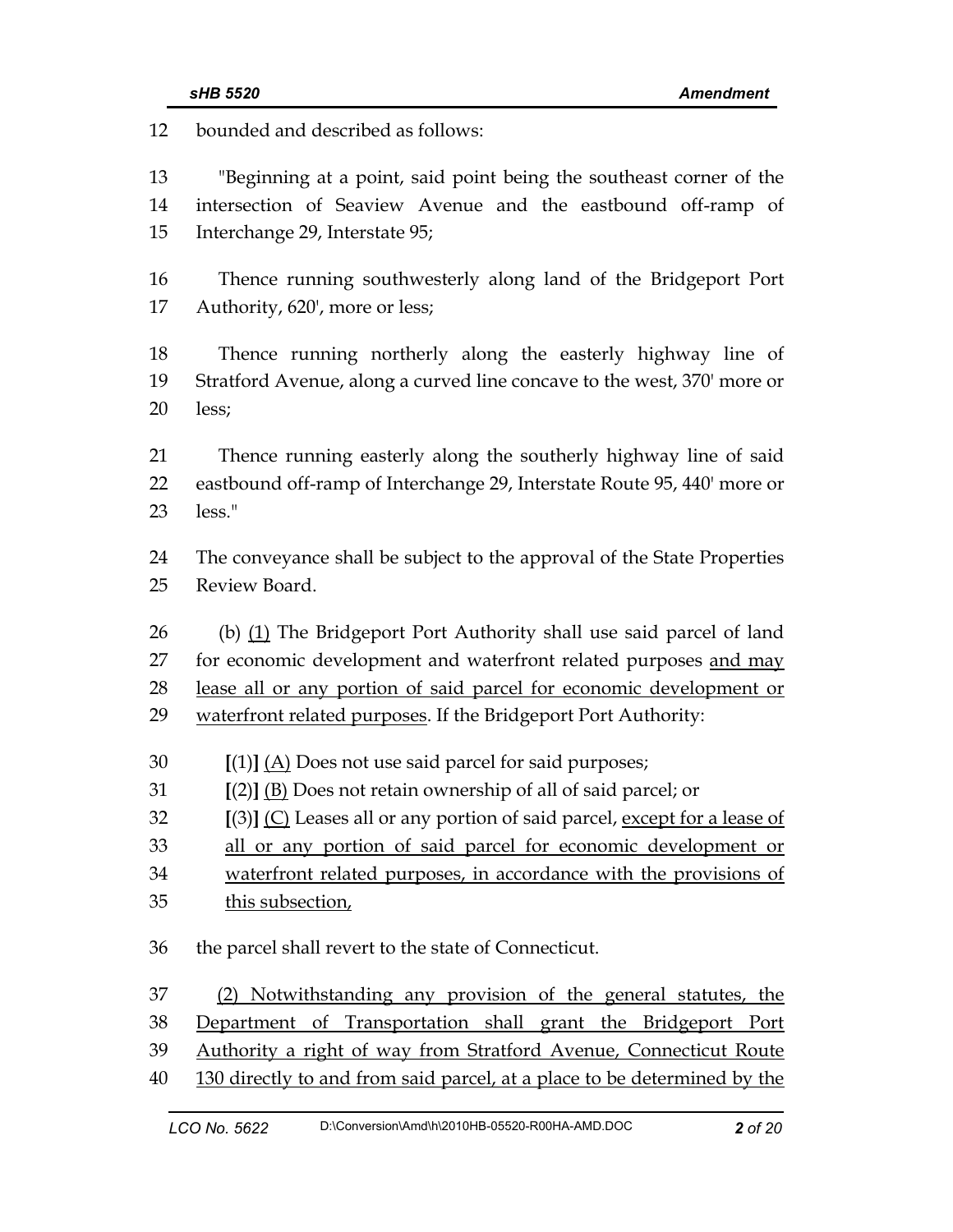#### 41 department.

42 (c) The State Properties Review Board shall complete its review of 43 the conveyance of said parcel of land not later than thirty days after it 44 receives a proposed agreement from the Department of 45 Transportation. The land shall remain under the care and control of 46 said department until a conveyance is made in accordance with the 47 provisions of this section. The State Treasurer shall execute and deliver 48 any deed or instrument necessary for a conveyance under this section, 49 which deed or instrument shall include provisions to carry out the 50 purposes of subsection (b) of this section. The Commissioner of 51 Transportation shall have the sole responsibility for all other incidents 52 of such conveyance.

53 Sec. 2. (*Effective from passage*) (a) Notwithstanding any provision of 54 the general statutes, the Commissioner of Environmental Protection 55 shall convey to the town of Portland a parcel of land located in the 56 town of Portland, at a cost equal to the administrative costs of making 57 such conveyance, including legal fees. Said parcel of land has an area 58 of approximately 1.83 acres and is identified as part of P/O 70-29 on 59 Town of Portland Tax Assessor's Map 78, a portion of which borders 60 Great Hill Road, commencing at the northwest corner of Lot 30 also 61 identified as 169 Great Hill Road, then continuing in a northerly 62 direction 300 feet along the east side of Great Hill Road, along the 63 western boundary of property known as 163 Great Hill Road to a 64 point, then continuing easterly 200 feet to a point, then continuing 65 southerly 400 feet to a point, then continuing westerly 100 feet to a 66 point located at the southeast corner of property known as 169 Great 67 Hill Road, then continuing northerly 100 feet along the eastern 68 boundary of property known as 169 Great Hill Road to a point, then 69 continuing westerly 100 feet along the northern boundary of property 70 known as 169 Great Hill Road to the point or place of beginning. The 71 conveyance shall be subject to the approval of the State Properties 72 Review Board.

73 (b) The town of Portland shall use said parcel of land for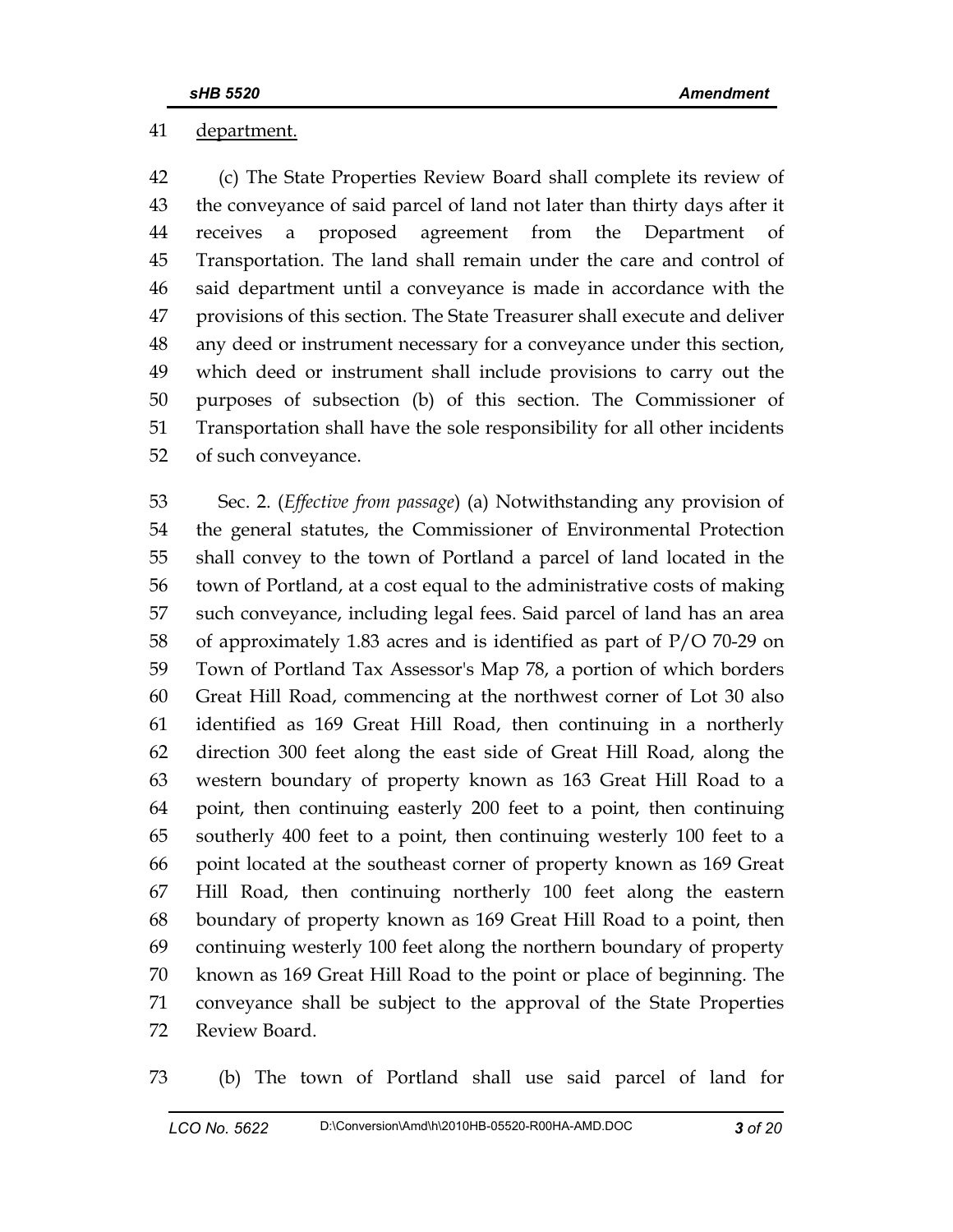- 74 construction of a fire house. If the town of Portland:
- 75 (1) Does not use said parcel for construction of a fire house;
- 76 (2) Does not retain ownership of all of said parcel; or
- 77 (3) Leases all or any portion of said parcel,

78 the parcel shall revert to the state of Connecticut.

79 (c) The State Properties Review Board shall complete its review of 80 the conveyance of said parcel of land not later than thirty days after it 81 receives a proposed agreement from the Department of Environmental 82 Protection. The land shall remain under the care and control of said 83 department until a conveyance is made in accordance with the 84 provisions of this section. The State Treasurer shall execute and deliver 85 any deed or instrument necessary for a conveyance under this section, 86 which deed or instrument shall include provisions to carry out the 87 purposes of subsection (b) of this section. The Commissioner of 88 Environmental Protection shall have the sole responsibility for all other 89 incidents of such conveyance.

90 Sec. 3. (*Effective from passage*) (a) Notwithstanding any provision of 91 the general statutes, the Commissioner of Transportation shall convey 92 to the town of Marlborough a parcel of land located in the town of 93 Marlborough, at a cost equal to the fair market value of said parcel, as 94 determined by the average of the appraisals of two independent 95 appraisers selected by said commissioner. Said parcel of land has an 96 area of approximately .46 acres and is identified as Lot 7 in Block 29 of 97 Marlborough Tax Assessor's Map 6E and as a certain parcel on the 98 westerly side of Forest Homes Road that constitutes Department of 99 Transportation File #53-98-86A. The conveyance shall be subject to the 100 approval of the State Properties Review Board.

101 (b) The State Properties Review Board shall complete its review of 102 the conveyance of said parcel of land not later than thirty days after it 103 receives a proposed agreement from the Department of 104 Transportation. The land shall remain under the care and control of 105 said department until a conveyance is made in accordance with the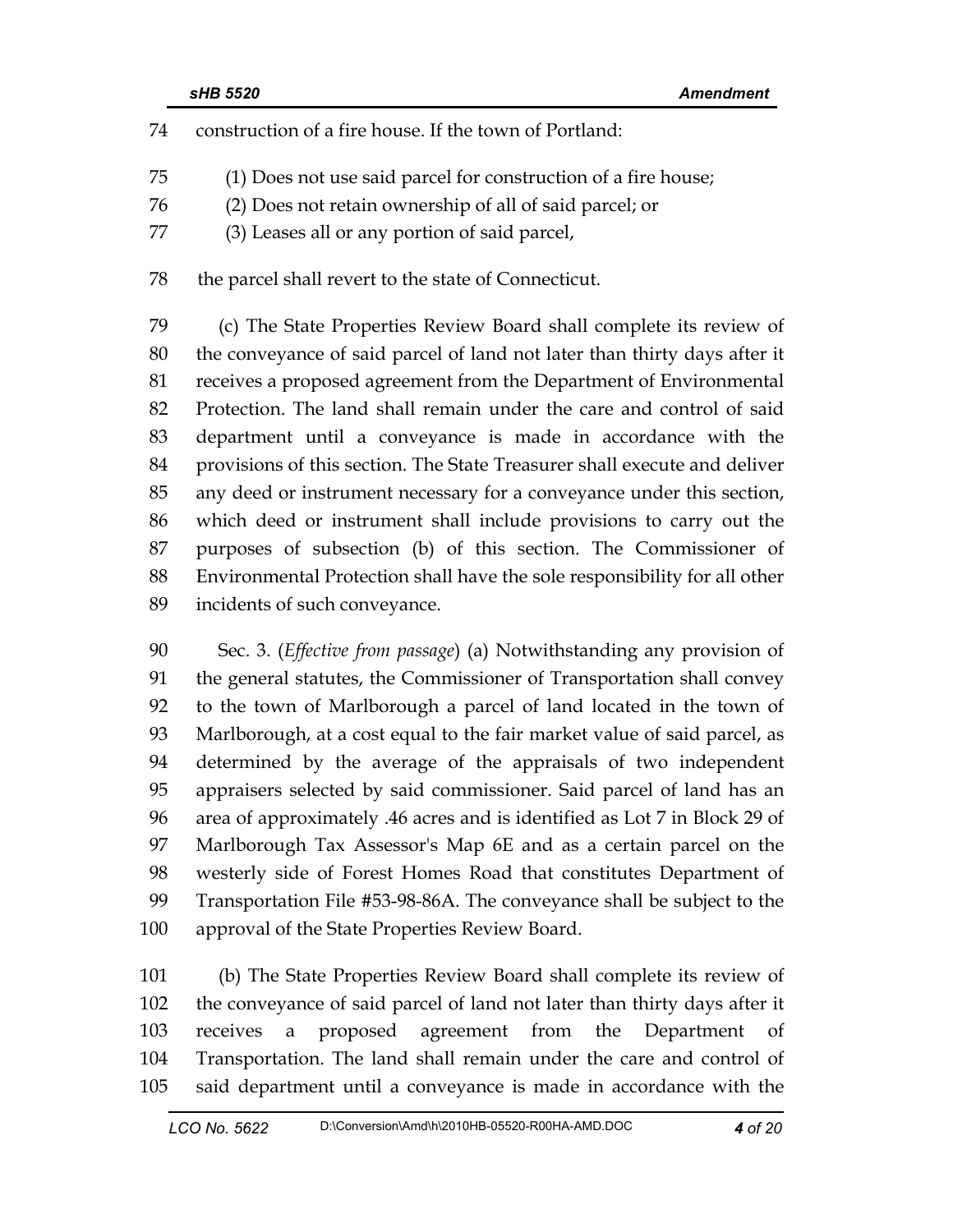106 provisions of this section. The State Treasurer shall execute and deliver 107 any deed or instrument necessary for said conveyance. The 108 Commissioner of Transportation shall have the sole responsibility for 109 all other incidents of said conveyance.

110 Sec. 4. (*Effective from passage*) (a) Notwithstanding any provision of 111 the general statutes, the Commissioner of Transportation shall convey 112 to Carolyn J. Sheehan and Edward F. Sheehan two parcels of land 113 located in the town of Andover, at a cost equal to the fair market value 114 of said parcels of land, as determined by the Department of 115 Transportation, plus the administrative costs of making such 116 conveyance. Said parcels of land have an area of approximately 5.1 117 acres and 6.2 acres, respectively, and are identified as certain parcels of 118 land on the easterly side of Wheeling Road that constitute Department 119 of Transportation File #32-114-56 and File #32-114-37. The conveyance 120 shall be subject to the approval of the State Properties Review Board.

121 (b) The State Properties Review Board shall complete its review of 122 the conveyance of said parcels of land not later than thirty days after it 123 receives a proposed agreement from the Department of 124 Transportation. The land shall remain under the care and control of 125 said department until a conveyance is made in accordance with the 126 provisions of this section. The State Treasurer shall execute and deliver 127 any deed or instrument necessary for said conveyance. The 128 Commissioner of Transportation shall have the sole responsibility for 129 all other incidents of said conveyance.

130 Sec. 5. (*Effective from passage*) (a) Notwithstanding any provision of 131 the general statutes, the Commissioner of Transportation shall convey 132 to Lawrence E. Green and Fay E. Green a parcel of land located in the 133 town of Andover, at a cost equal to the fair market value of said parcel 134 of land, as determined by the Department of Transportation, plus the 135 administrative costs of making such conveyance. Said parcel of land 136 has an area of approximately 15 acres and is identified as a certain 137 parcel of land on the easterly side of South Road that constitutes 138 Department of Transportation File #12-81-41. The conveyance shall be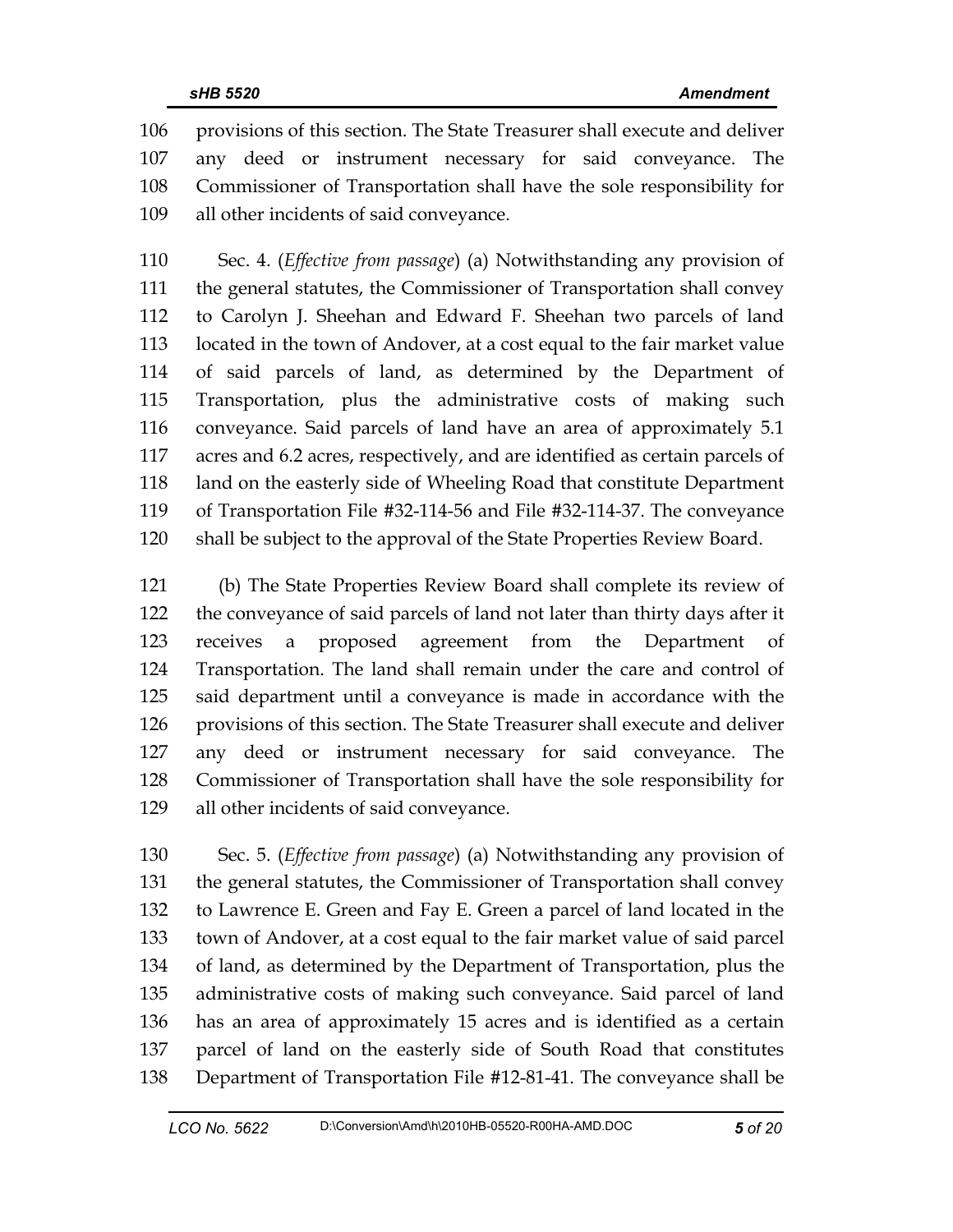#### 139 subject to the approval of the State Properties Review Board.

140 (b) The State Properties Review Board shall complete its review of 141 the conveyance of said parcel of land not later than thirty days after it 142 receives a proposed agreement from the Department of 143 Transportation. The land shall remain under the care and control of 144 said department until a conveyance is made in accordance with the 145 provisions of this section. The State Treasurer shall execute and deliver 146 any deed or instrument necessary for said conveyance. The 147 Commissioner of Transportation shall have the sole responsibility for 148 all other incidents of said conveyance.

149 Sec. 6. (*Effective from passage*) (a) Notwithstanding any provision of 150 the general statutes, the Commissioner of Transportation shall convey 151 to Peter Yeomans a parcel of land located in the town of Andover, at a 152 cost equal to the fair market value of said parcel of land, as determined 153 by the Department of Transportation, plus the administrative costs of 154 making such conveyance. Said parcel of land has an area of 155 approximately 9.9 acres and is identified as a certain parcel of land on 156 the southerly side of Bear Swamp Road that constitutes Department of 157 Transportation File #32-114-53. The conveyance shall be subject to the 158 approval of the State Properties Review Board.

159 (b) The State Properties Review Board shall complete its review of 160 the conveyance of said parcel of land not later than thirty days after it 161 receives a proposed agreement from the Department of 162 Transportation. The land shall remain under the care and control of 163 said department until a conveyance is made in accordance with the 164 provisions of this section. The State Treasurer shall execute and deliver 165 any deed or instrument necessary for said conveyance. The 166 Commissioner of Transportation shall have the sole responsibility for 167 all other incidents of said conveyance.

168 Sec. 7. (*Effective from passage*) (a) Notwithstanding any provision of 169 the general statutes, the Commissioner of Transportation shall convey 170 to Lawrence C. Nizza and Ann Nizza a parcel of land located in the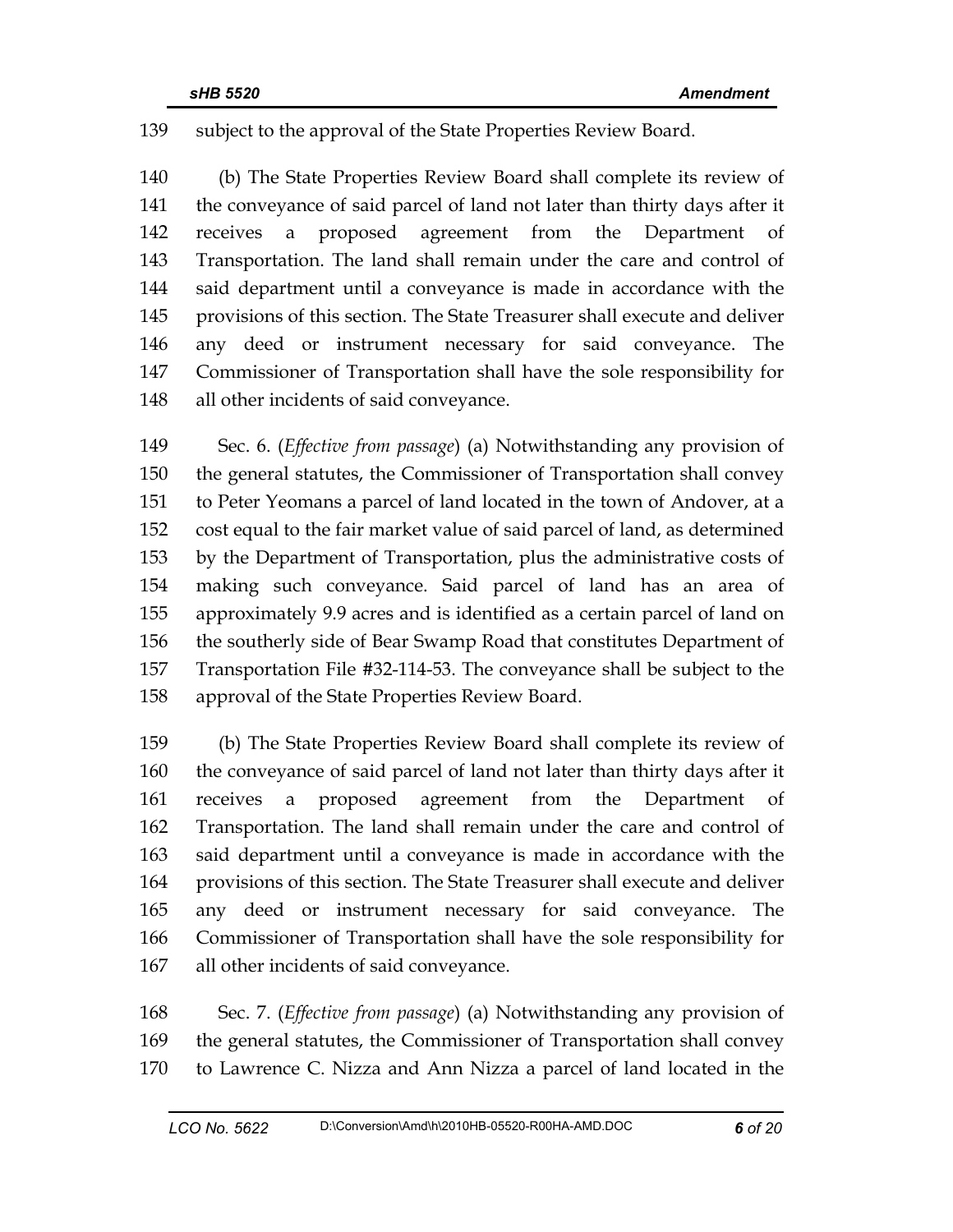171 town of Andover, at a cost equal to the fair market value of said parcel 172 of land, as determined by the Department of Transportation, plus the 173 administrative costs of making such conveyance. Said parcel of land 174 has an area of approximately 29.307 acres and is identified as 175 "Lawrence C. Nizza, Et Al Taking Area= 29.307+/- Acres" on a map 176 entitled "Town of Andover Map Showing Land Acquired From 177 Laurence C. Nizza Et Al By the State of Connecticut, Relocation of 178 Route U. S. 6 (Limited Access Highway)", Scale 1"=100', February 1984, 179 Robert W. Gubala, Transportation Chief Engineer-Bureau of 180 Highways. The conveyance shall be subject to the approval of the State 181 Properties Review Board.

182 (b) The State Properties Review Board shall complete its review of 183 the conveyance of said parcel of land not later than thirty days after it 184 receives a proposed agreement from the Department of 185 Transportation. The land shall remain under the care and control of 186 said department until a conveyance is made in accordance with the 187 provisions of this section. The State Treasurer shall execute and deliver 188 any deed or instrument necessary for said conveyance. The 189 Commissioner of Transportation shall have the sole responsibility for 190 all other incidents of said conveyance.

191 Sec. 8. (*Effective from passage*) (a) Notwithstanding any provision of 192 the general statutes, the Commissioner of Transportation shall convey 193 to the town of Manchester a parcel of land located in the town of 194 Manchester, at a cost equal to the administrative costs of making such 195 conveyance, including legal fees. Said parcel of land has an area of 196 approximately 1.517 acres and is identified as a portion of Vol. 858 197 page 243 on a map entitled "Town of Manchester Department of Public 198 Works Engineering Division, Compilation Survey Plan Showing Some 199 Property of the State of Connecticut, 1451 Pleasant Valley Road, April 200 30, 2009, Scale 1'=40' ". The conveyance shall be subject to the approval 201 of the State Properties Review Board.

202 (b) The town of Manchester shall use said parcel of land for road 203 alignment and traffic mitigation purposes. If the town of Manchester: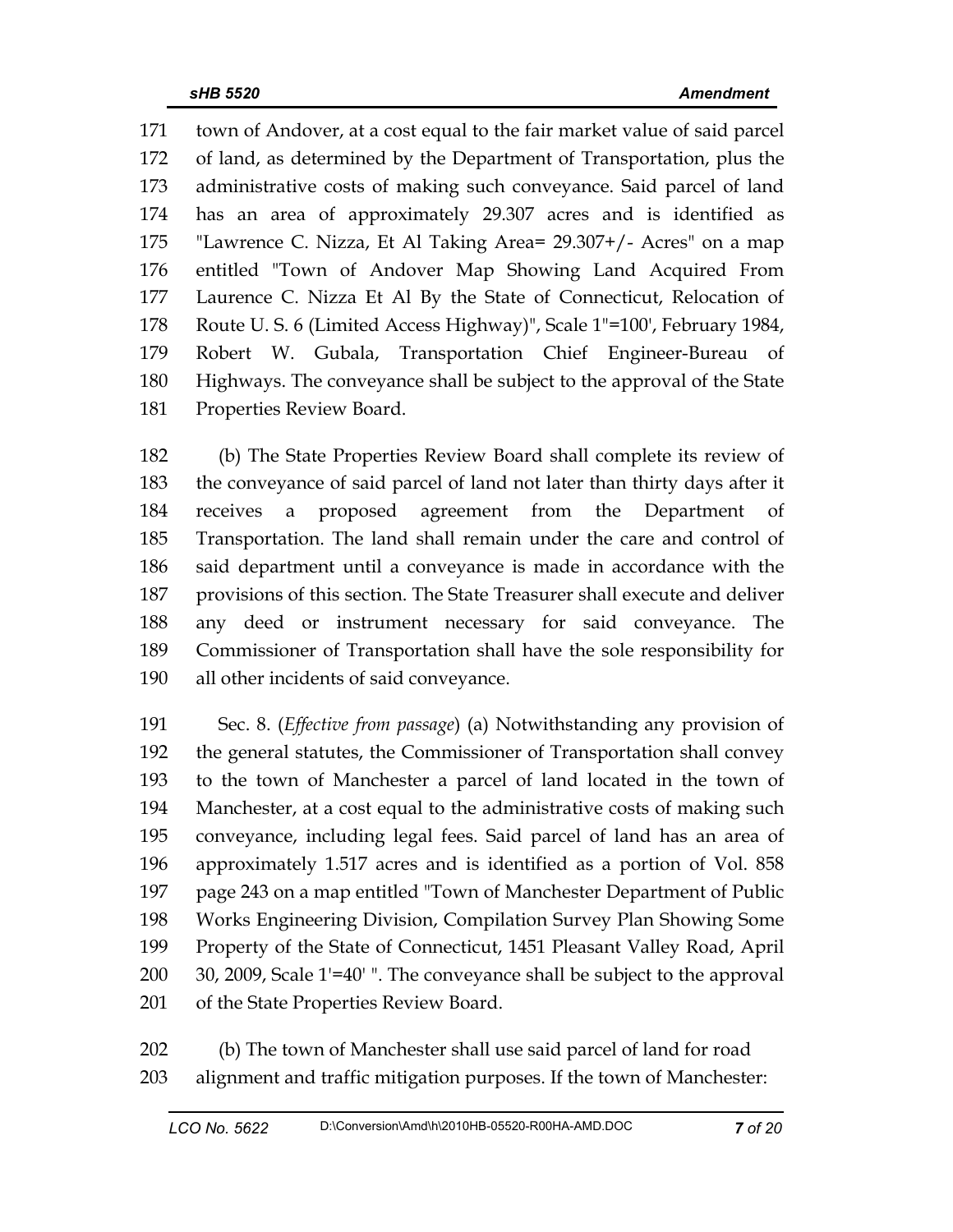|     | sHB 5520<br><b>Amendment</b>                                              |  |
|-----|---------------------------------------------------------------------------|--|
| 204 | (1) Does not use said parcel for said purposes;                           |  |
| 205 | (2) Does not retain ownership of all of said parcel; or                   |  |
| 206 | (3) Leases all or any portion of said parcel,                             |  |
| 207 | the parcel shall revert to the state of Connecticut.                      |  |
| 208 | (c) The State Properties Review Board shall complete its review of        |  |
| 209 | the conveyance of said parcel of land not later than thirty days after it |  |
| 210 | a proposed agreement from the Department of<br>receives                   |  |
| 211 | Transportation. The land shall remain under the care and control of       |  |
| 212 | said department until a conveyance is made in accordance with the         |  |
| 213 | provisions of this section. The State Treasurer shall execute and deliver |  |
| 214 | any deed or instrument necessary for a conveyance under this section,     |  |
| 215 | which deed or instrument shall include provisions to carry out the        |  |
| 216 | purposes of subsection (b) of this section. The Commissioner of           |  |
| 217 | Transportation shall have the sole responsibility for all other incidents |  |

218 of such conveyance.

219 Sec. 9. Section 29 of public act 99-26 is repealed and the following is 220 substituted in lieu thereof (*Effective from passage*):

221 (a) Notwithstanding any provision of the general statutes, the 222 Commissioner of Children and Families shall convey to the city of 223 Middletown four parcels of land and any improvements upon said 224 parcels located in the city of Middletown, at a cost equal to the 225 administrative costs of making such conveyance. Said parcels of land 226 are identified as Lot 35 (approximately .95 acre), Lot 36 (approximately 227 1.02 acres), Lot 40 (approximately .34 acre) and Lot 43 (approximately 228 one acre) in Block 29-17 on city of Middletown Tax Assessor's Map 27.

229 (b) The city of Middletown shall use said parcels of land and any 230 improvements upon said parcels for municipal purposes. If the city of 231 Middletown:

232 (1) Does not use any said parcel or improvement for said purposes; 233 or

234 (2) Does not retain ownership of all of any said parcel or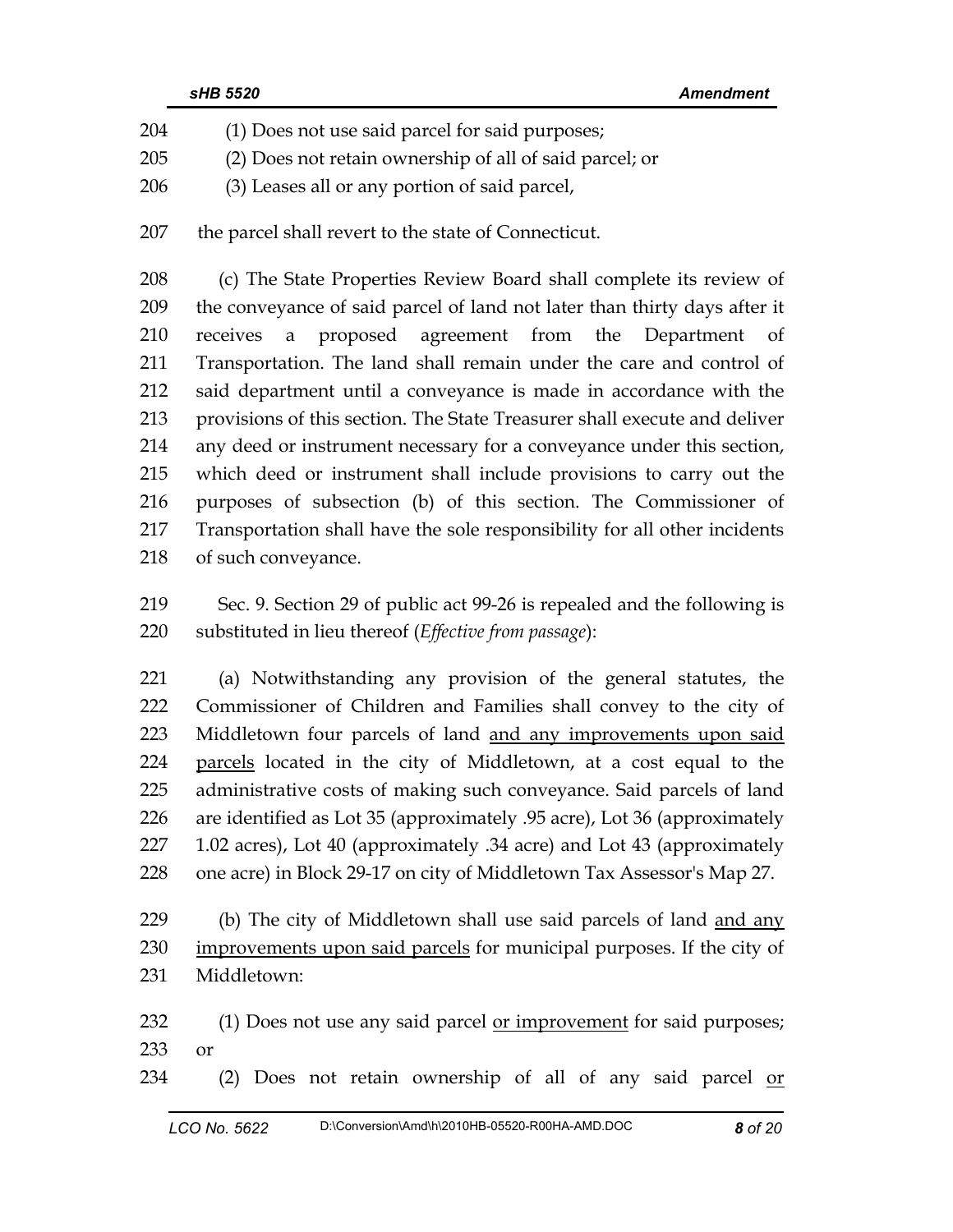#### 235 improvement,

236 the parcel shall revert to the state of Connecticut.

237 (c) Such conveyance shall be subject to the approval of the State 238 Properties Review Board. The State Properties Review Board shall 239 complete its review of the conveyance of said parcels of land not later 240 than thirty days after it receives a proposed agreement from the 241 Department of Children and Families. The land shall remain under the 242 care and control of said department until a conveyance is made in 243 accordance with the provisions of this section. The State Treasurer 244 shall execute and deliver any deed or instrument necessary for a 245 conveyance under this section, which deed or instrument shall include 246 provisions to carry out the purposes of subsection (b) of this section. 247 The Commissioner of Children and Families shall have the sole 248 responsibility for all other incidents of such conveyance.

249 (d) Such conveyance may also be subject to the prior approval of the 250 Superior Court or any other court of competent jurisdiction, as 251 applicable, of the removal or modification of any restrictions that may 252 exist on the conveyance by the Commissioner of Children and Families 253 of said parcels of land pursuant to this section, as may be necessary to 254 accomplish the conveyances contemplated by this section.

255 Sec. 10. (*Effective from passage*) (a) Notwithstanding any provision of 256 the general statutes, the Commissioner of Transportation shall convey 257 to the town of Wallingford a parcel of land located in the town of 258 Wallingford, at a cost equal to the administrative costs of making such 259 conveyance, including legal fees. Said parcel of land has an area of 260 approximately .593 acres and is identified as parcel 1 and parcel 2 on a 261 map entitled "Proposed Land Transfer Map, Graphic Scale 1 inch= 40 262 ft., SUMMARY, Parcel #1: +/- 4,500 sq. ft. +/- 0.103 acres, Parcel #2: 263  $\pm$ /- 21,700 sq. ft.  $\pm$ /- 0.490 acres, Total=  $\pm$ /- 26,200 sq. ft.  $\pm$ /- 0.893 264 acres". Said parcel is bordered by Barnes Road and State Route 68. The 265 conveyance shall be subject to the approval of the State Properties 266 Review Board.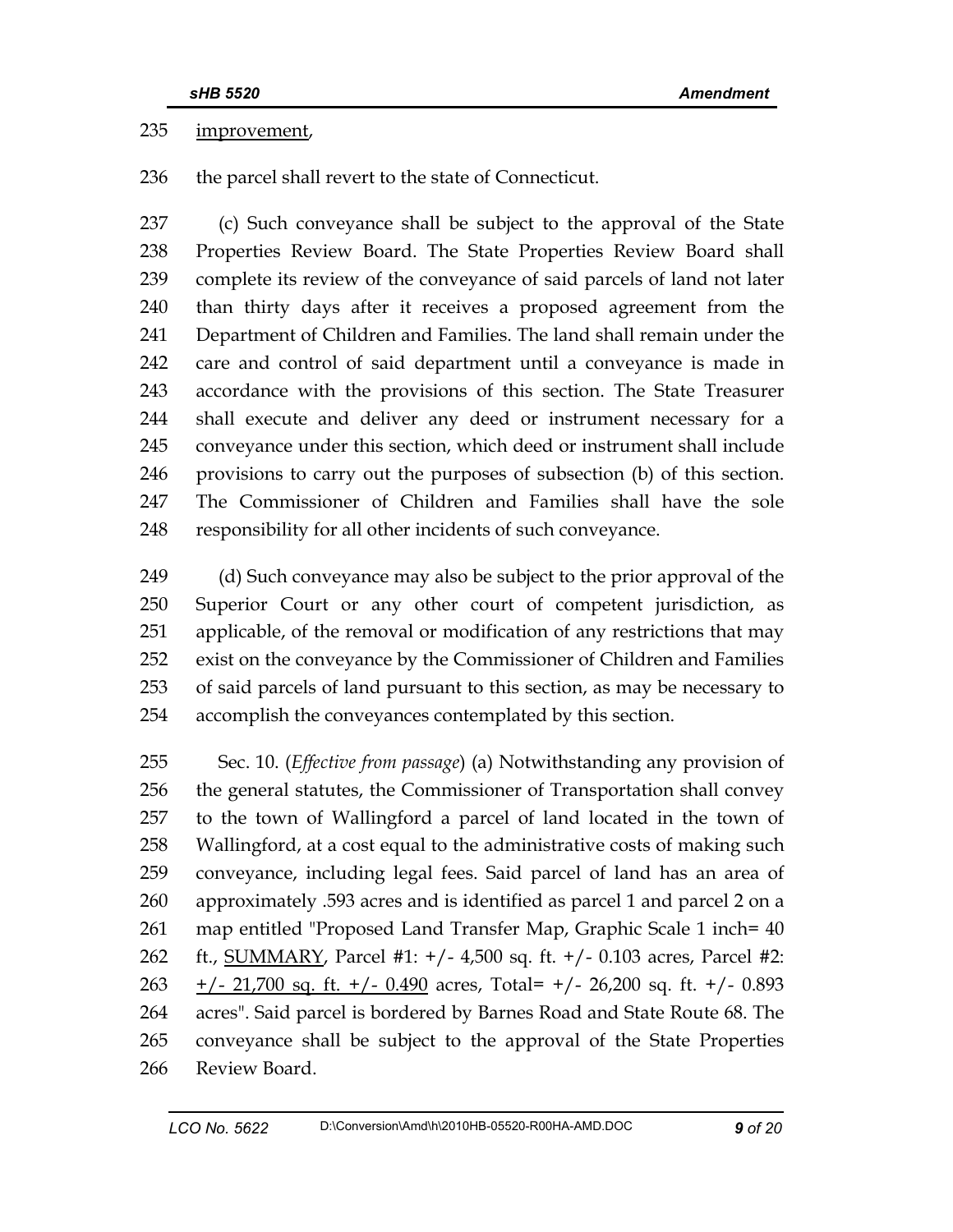| 267 | (b) The town of Wallingford shall use said parcel of land for             |  |  |
|-----|---------------------------------------------------------------------------|--|--|
| 268 | municipal purposes. If the town of Wallingford:                           |  |  |
| 269 | (1) Does not use said parcel for said purposes;                           |  |  |
| 270 | (2) Does not retain ownership of all of said parcel; or                   |  |  |
| 271 | (3) Leases all or any portion of said parcel,                             |  |  |
| 272 | the parcel shall revert to the state of Connecticut.                      |  |  |
| 273 | (c) The State Properties Review Board shall complete its review of        |  |  |
| 274 | the conveyance of said parcel of land not later than thirty days after it |  |  |
| 275 | proposed agreement from the Department of<br>receives<br>a                |  |  |
| 276 | Transportation. The land shall remain under the care and control of       |  |  |
| 277 | said department until a conveyance is made in accordance with the         |  |  |
| 278 | provisions of this section. The State Treasurer shall execute and deliver |  |  |
| 279 | any deed or instrument necessary for a conveyance under this section,     |  |  |
| 280 | which deed or instrument shall include provisions to carry out the        |  |  |
| 281 | purposes of subsection (b) of this section. The Commissioner of           |  |  |
| 282 | Transportation shall have the sole responsibility for all other incidents |  |  |

283 of such conveyance.

284 Sec. 11. (*Effective from passage*) (a) Notwithstanding any provision of 285 the general statutes, the Commissioner of Transportation shall lease to 286 the city of Bridgeport a parcel of land in the city of Bridgeport at a cost 287 equal to the administrative costs of entering into such lease, for a term 288 of five years with two options to renew for additional five-year 289 periods. Said parcel of land has a total area of approximately 1.25 acres 290 and is identified as Lot 2 on a map entitled "Lease sketch TOWN OF 291 BRIDGEPORT sketch showing land leased to CITY OF BRIDGEPORT 292 by the STATE OF CONNECTICUT DEPARTMENT OF 293 TRANSPORTATION BENEATH I-95 FROM PARK AVENUE WEST 294 TO RAILROAD AVENUE". The lease shall be subject to the approval 295 of the State Properties Review Board, the Office of Policy and 296 Management and the Attorney General.

297 (b) The city of Bridgeport shall use said parcel of land for public 298 parking purposes and may sublease all or a portion of the property to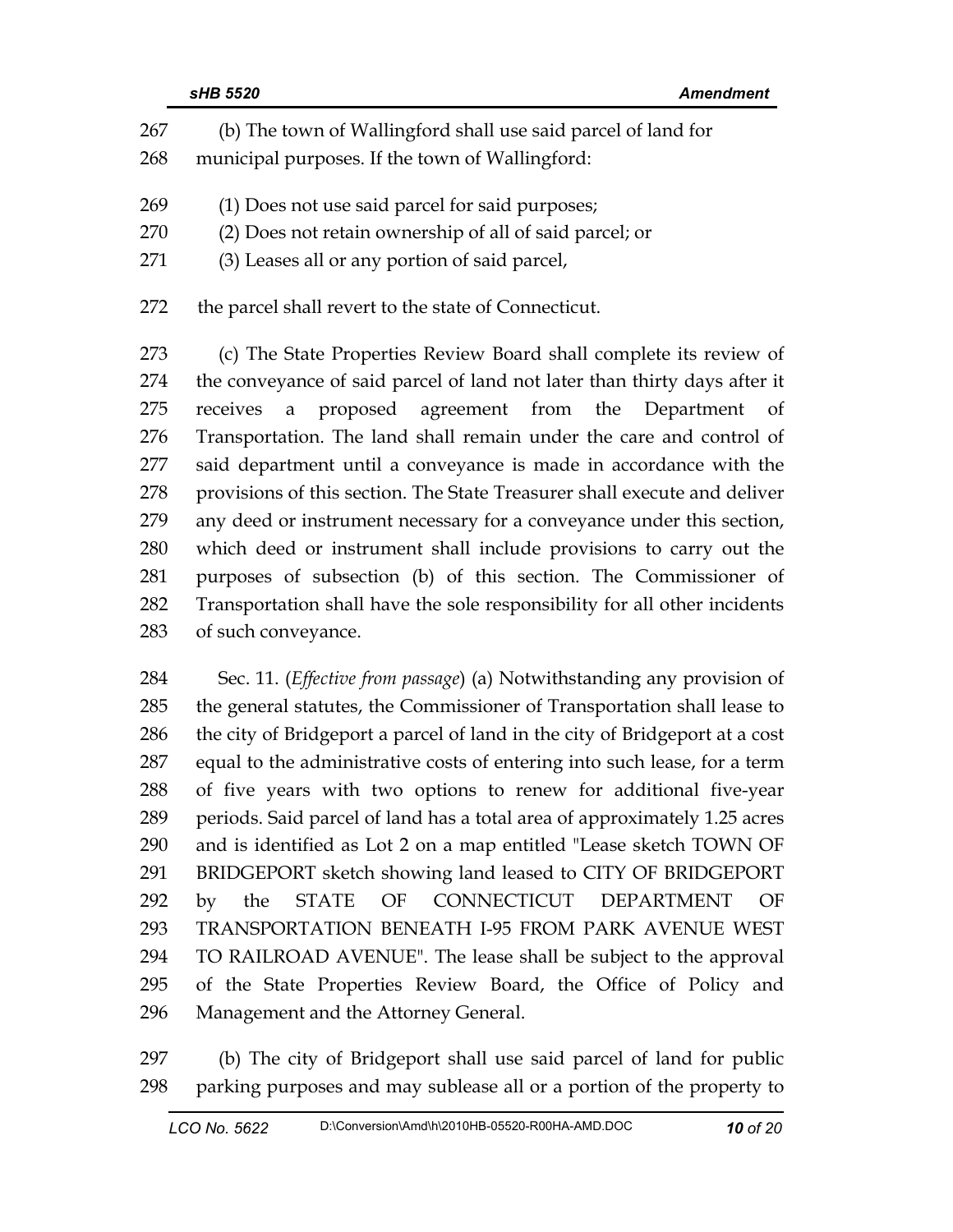| 299 | the Mercy Learning Center for parking purposes at no cost to the         |  |
|-----|--------------------------------------------------------------------------|--|
| 300 | Mercy Learning Center.                                                   |  |
| 301 | If the city of Bridgeport:                                               |  |
| 302 | (1) Does not use said parcel for said purpose; or                        |  |
| 303 | (2) Subleases all or any portion of said parcel to an entity other than  |  |
| 304 | the Mercy Learning Center,                                               |  |
| 305 | the lease shall be terminated and the leased parcels shall revert to the |  |
| 306 | state of Connecticut.                                                    |  |
| 307 | (c) The State Properties Review Board shall complete its review of       |  |
| 308 | the lease of said parcel of land not later than thirty days after it     |  |
| 309 | proposed agreement from the Department of<br>receives<br>$\alpha$        |  |
| 310 | Transportation. The land shall remain under the care and control of      |  |
| 311 | said department until a lease is entered in accordance with the          |  |
| 312 | provisions of this section. The Commissioner of Transportation shall     |  |
| 313 | have the sole responsibility for all other incidents of such lease.      |  |
| 314 | (d) In the event that said parcel of land is needed by the Department    |  |

315 of Transportation for transportation needs, the Department of 316 Transportation shall provide thirty days' written notice to the city of 317 Bridgeport. After such thirty-day period, any lease described in 318 subsection (a) of this section shall be terminated.

319 Sec. 12. (*Effective from passage*) (a) Notwithstanding any provision of 320 the general statutes, the Commissioner of Environmental Protection 321 shall convey to Lake Phipps Special Taxing District the following 322 parcels of land and dam structure located in the city of West Haven 323 that were conveyed to the Commissioner of Environmental Protection 324 by the Lake Phipps Land Owners Corporation pursuant to a Judgment 325 Order dated August 27, 1990, and recorded in Volume 894 at Page 322 326 of the West Haven Land Records. The conveyance shall be subject to 327 the approval of the State Properties Review Board. Said parcels of land 328 and dam structure are identified as follows:

#### 329 PARCEL 1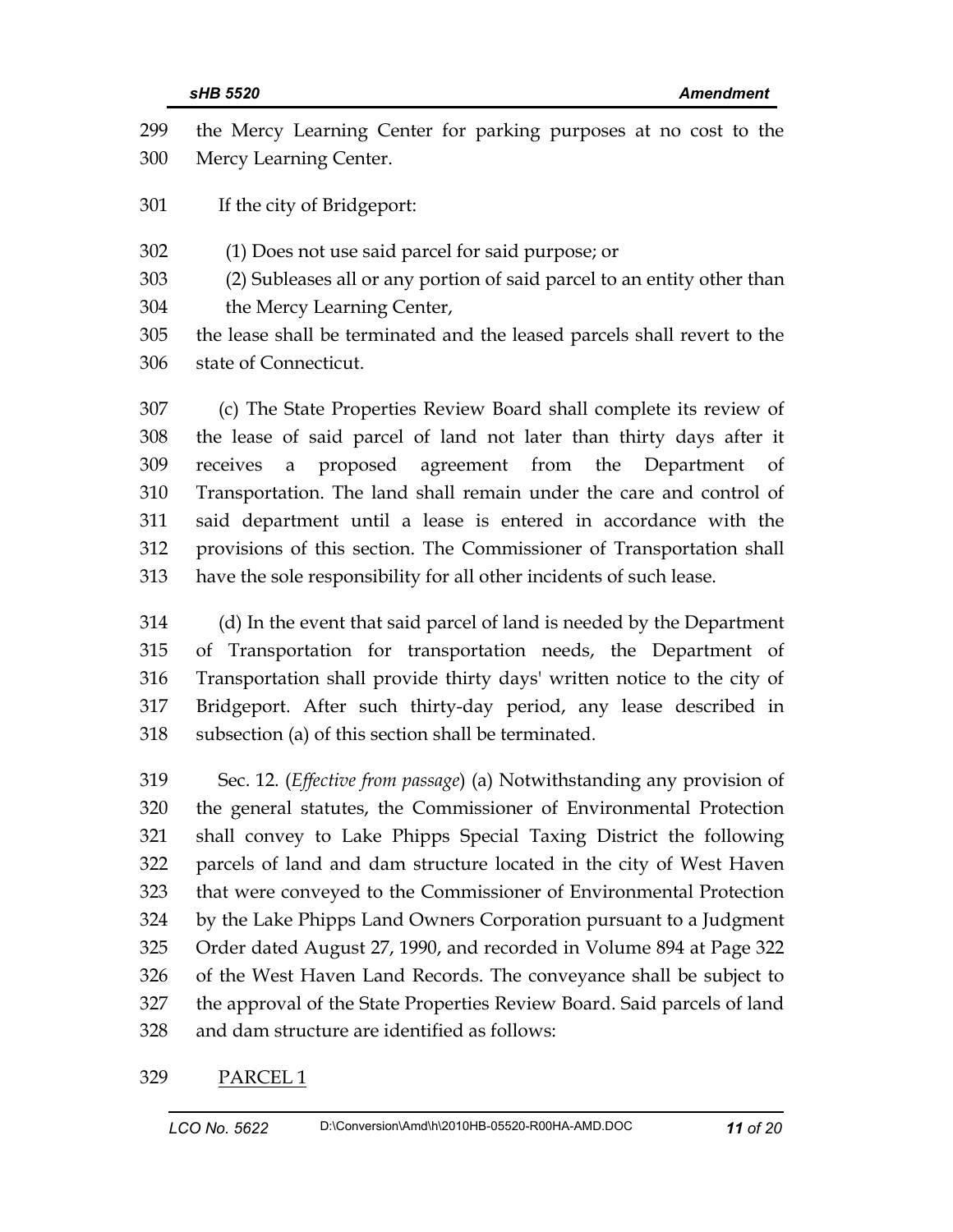330 A parcel located on Phipps Drive described in a deed from Regina 331 Morris, Trustee, to the Lake Phipps Land Owners' Corporation dated 332 April 19, 1957, and recorded in Volume 391 at Page 391 of the West 333 Haven Land Records, identified in said land records as Lot 36 in Block 334 6 and Parcel 11A on city of West Haven Tax Assessor's Map D-8.

#### 335 PARCEL 2

336 A parcel located off Phipps Drive described in a deed from Regina 337 Morris, Trustee, to the Lake Phipps Land Owners Corporation dated 338 April 19, 1957, and recorded in Volume 391 at Page 391 of the West 339 Haven Land Records, identified in said records as that unmarked 340 peninsular portion in Block 9 on city of West Haven Tax Assessor's 341 Map D-8 lying to the Southwest of Block 9, said portion being a 342 revision of plots A and B as appears on a map entitled "Layout of The 343 Lake Phipps Estates Office 341 State Street, New Haven, Conn., May 344 1927, John F. Lynch, Civil Engineer and Surveyor," said peninsular 345 portion lying southwesterly of Lot 23 upon the aforesaid surveyor's 346 map, revised June, 1932; said above-described parcel one being further 347 shown as Parcel 79 on the city of West Haven Tax Assessor's Map D-8;

### 348 PARCELS 3 to 5

349 Three parcels located in the northwesterly and northern portions of 350 the so-called Upper Lake Phipps, described on a deed found at 351 Volume 391 at Page 391 of the West Haven Land Records, identified 352 therein as that portion of unmarked land lying to the North and West 353 of Block 9, as appears on a map entitled "Layout of the Lake Phipps 354 Estates Office 341 State Street, New Haven, Conn., May 1927, John F. 355 Lynch, Civil Engineer and Surveyor," said parcels upon said map 356 being described as follows:

### 357 West by Phipps Drive;

358 North by land now or formerly of New York, New Haven and 359 Hartford Railroad Company;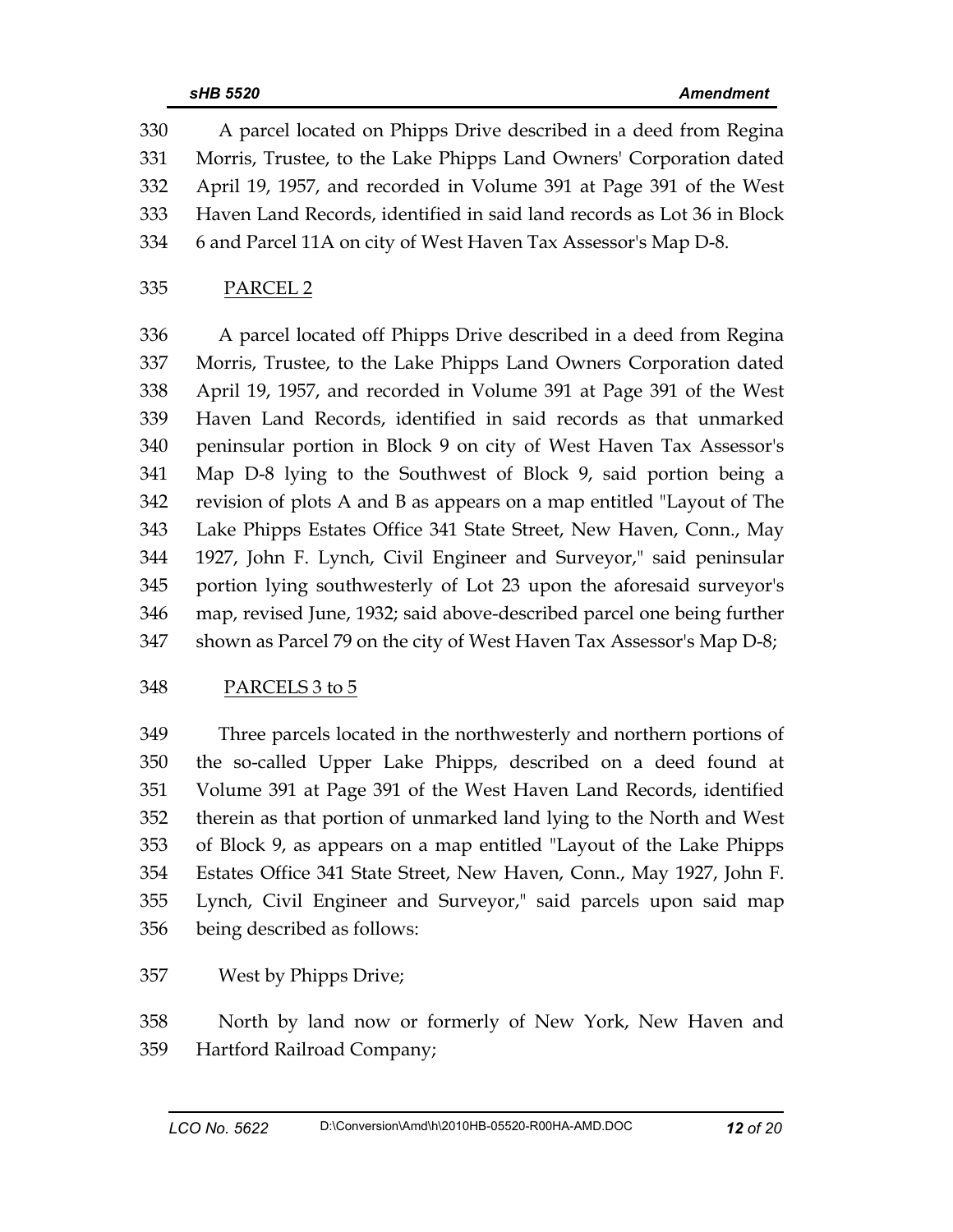| 360           | East by that part of Lake Phipps as is commonly referred to as the                                                                                                                                                              |  |  |
|---------------|---------------------------------------------------------------------------------------------------------------------------------------------------------------------------------------------------------------------------------|--|--|
| 361           | "Lower Lake" by an irregular line;                                                                                                                                                                                              |  |  |
| 362           | South by Block 1 on said map;                                                                                                                                                                                                   |  |  |
| 363           | West again, Southwest and South again by Lake Phipps by an                                                                                                                                                                      |  |  |
| 364           | irregular line;                                                                                                                                                                                                                 |  |  |
| 365           | West again by Lot 40 in Block 9 on said map;                                                                                                                                                                                    |  |  |
| 366           | Southwest again by a private road as shown on said map;                                                                                                                                                                         |  |  |
| 367           | West again by Lot 22 in said block on said map;                                                                                                                                                                                 |  |  |
| 368           | North again, West again, Southwest again, West again, South again,                                                                                                                                                              |  |  |
| 369           | East again and South again by the waters of Lake Phipps being an                                                                                                                                                                |  |  |
| 370           | irregular line;                                                                                                                                                                                                                 |  |  |
| 371           | EXCEPTING, however, from the above-described parcels 3 to 5,                                                                                                                                                                    |  |  |
| 372           | inclusive, such portions as heretobefore conveyed by Regina Morris,                                                                                                                                                             |  |  |
| $\sim$ $\sim$ | $T = 1$ $(1)$ $(1)$ $(1)$ $(1)$ $(1)$ $(1)$ $(1)$ $(1)$ $(1)$ $(1)$ $(1)$ $(1)$ $(1)$ $(1)$ $(1)$ $(1)$ $(1)$ $(1)$ $(1)$ $(1)$ $(1)$ $(1)$ $(1)$ $(1)$ $(1)$ $(1)$ $(1)$ $(1)$ $(1)$ $(1)$ $(1)$ $(1)$ $(1)$ $(1)$ $(1)$ $(1)$ |  |  |

373 Trustee, to Angelo Grillo by deed dated May 18, 1937, and recorded in 374 Volume 254 at Page 151 of the West Haven Land Records; by Regina 375 Morris, Trustee, and Don Panza to Angelo Grillo, by deed dated 376 September 13, 1937, and recorded in Volume 254 at Page 152 of the 377 West Haven Land Records; by Regina Morris, Trustee, to Frank J. 378 Gebauer, by deed dated August 20, 1938, and recorded in Volume 256 379 at Page 556 of the West Haven Land Records; and by Regina Morris, 380 Trustee, to Philip E. Dunn and Elizabeth R. Dunn, husband and wife, 381 and the survivor of them, by deed dated August 6, 1954, and recorded 382 in Volume 360 at Page 242 of the West Haven Land Records;

383 AND EXCEPTING FURTHER from parcels 3 to 5, inclusive, such 384 portions of the above-described as heretobefore conveyed by the Lake 385 Phipps Land Owners' Corporation to John P. and Ella Santino, by deed 386 dated July 28, 1962, and recorded in Volume 441 at Page 411, of the 387 West Haven Land Records; by the Lake Phipps Land Owners' 388 Corporation to the City of West Haven, by deed dated September 28, 389 1967, and recorded in Volume 504 at Page 691 of the West Haven Land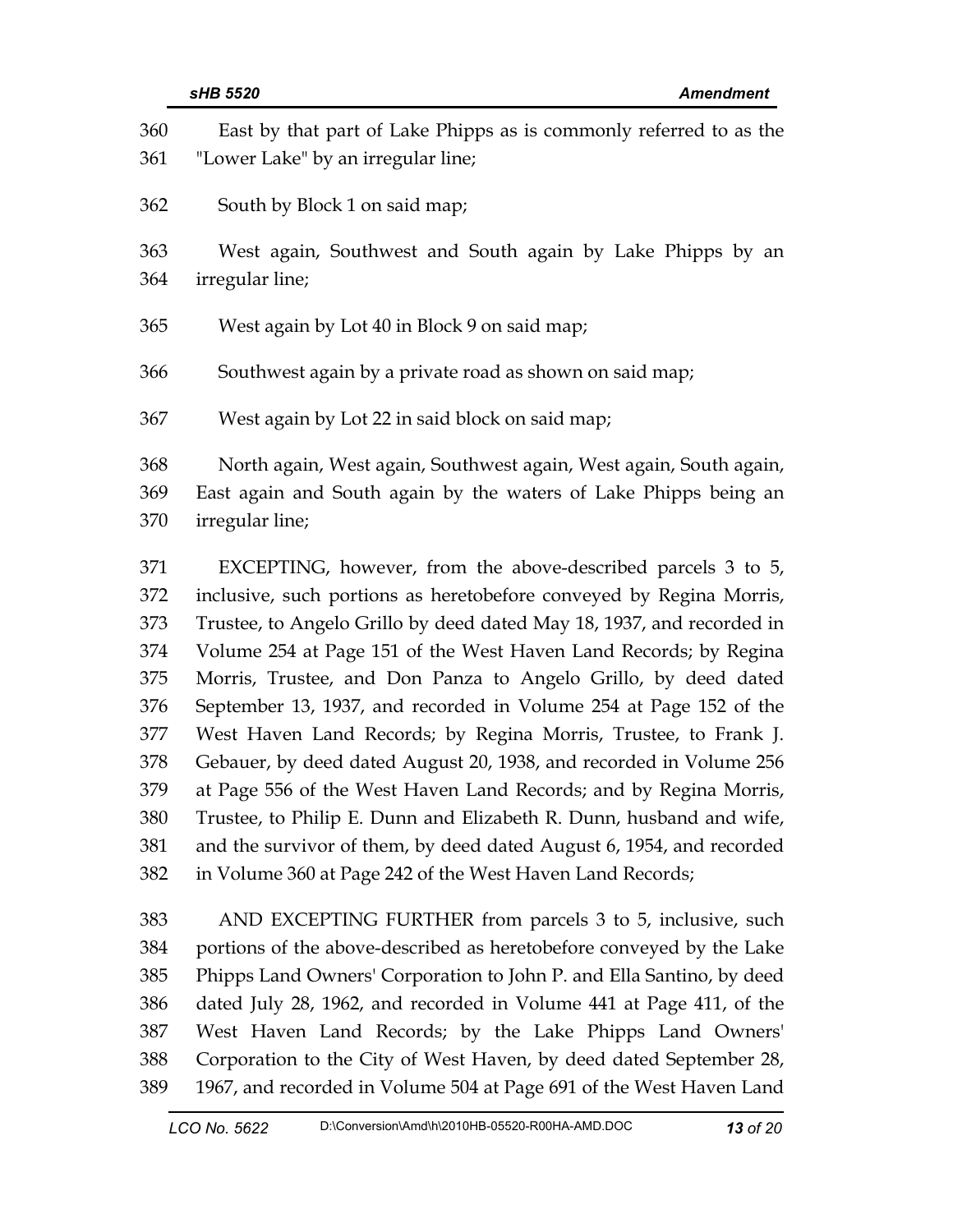390 Records, as revised by deed dated October 14, 1977, and recorded in 391 Volume 611 at Page 507 of the West Haven Land Records; by the Lake 392 Phipps Land Owners' Corporation to Norman R. Shortsleeves, by deed 393 dated September 18, 1969, and recorded in Volume 514 at Page 118 of 394 the West Haven Land Records; by the Lake Phipps Land Owners' 395 Corporation to Norman R. Shortsleeves, by deed dated July 22, 1975, 396 and recorded in Volume 582 at Page 364 of the West Haven Land 397 Records; by the Lake Phipps Land Owners' Corporation to John W. 398 Hodgdon and Bruce Sweeney, by deed dated October 14, 1977, and 399 recorded in Volume 611 at Page 511 of the West Haven Land Records; 400 as revised by deed dated May 18, 1978, and recorded in Volume 619 at 401 Page 509 of the West Haven Land Records; the above-described three 402 parcels additionally being shown as Parcels 75 and 78 on the West 403 Haven Tax Assessor's Map D-8; and so much of Parcel 95 of the West 404 Haven Tax Assessor's Map D-8 as encompasses the dam structure 405 along the Northerly face of Upper Lake Phipps, as same is described in 406 the aforementioned deed of the Lake Phipps Land Owners' 407 Corporation to John W. Hodgdon and Bruce Sweeney dated May 18, 408 1978, in the West Haven Land Records;

#### 409 PARCEL 6

410 A parcel located on Phipps Drive in the City and Town of West 411 Haven and described in a deed from Harriett E. Ihne to the Lake 412 Phipps Land Owners' Corporation dated June 27, 1978, and recorded 413 in Volume 621 at Page 516 of the West Haven Land Records, said 414 parcel being identified as lying westerly of Lot 23 in Block 9 as shown 415 on a map entitled "Layout of the Lake Phipps Estates, Office 341 State 416 Street, New Haven, Conn., May 1927, John E. Lynch, Civil Engineer 417 and Surveyor, West Haven, Conn. revised June 1932", said premises 418 being bounded:

419 West by land of Lake Phipps Land Owners' Corporation, 12 feet, 420 more or less;

421 North by Phipps Drive, 12 feet, more or less;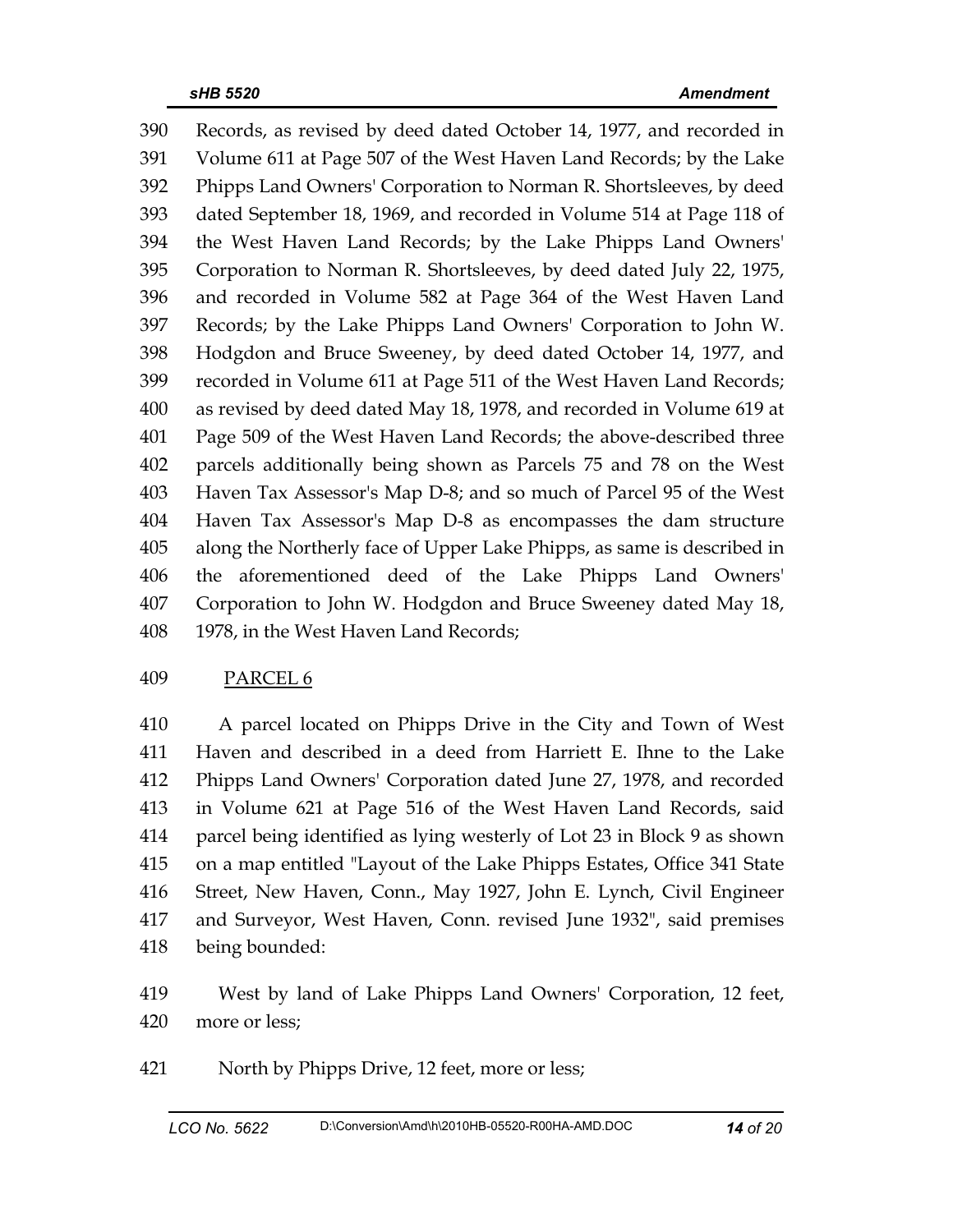| 422<br>423<br>424                             | East by land of the grantor, 20 feet, more or less; said line being<br>parallel with and 10 feet perpendicularly distant easterly of the above<br>described west bound;                                                                                                                                                                                                                                                                                                      |
|-----------------------------------------------|------------------------------------------------------------------------------------------------------------------------------------------------------------------------------------------------------------------------------------------------------------------------------------------------------------------------------------------------------------------------------------------------------------------------------------------------------------------------------|
| 425                                           | South by Lake Phipps, 10 feet, more or less;                                                                                                                                                                                                                                                                                                                                                                                                                                 |
| 426<br>427                                    | The aforesaid parcel being additionally shown as Parcel 79A on the<br>West Haven Tax Assessor's Map D-8;                                                                                                                                                                                                                                                                                                                                                                     |
| 428                                           | PARCEL <sub>7</sub>                                                                                                                                                                                                                                                                                                                                                                                                                                                          |
| 429<br>430<br>431<br>432<br>433<br>434<br>435 | A parcel located on Shady Lane in West Haven and described in a<br>deed from Regina Morris, Trustee, to the Lake Phipps Land Owners'<br>Corporation dated April 19, 1957, and described more particularly as<br>Lots 4 and 5 in Block 8 on a map entitled "Layout of the Lake Phipps<br>Estates, Office 341 State Street, New Haven, Conn.," Scale 1 in. equals<br>100 ft., May 1927, revised June 1932, J. F. Lynch, Civil Engineer, said<br>lots being bounded as follows: |
| 436                                           | East by a Right of Way as shown on said map;                                                                                                                                                                                                                                                                                                                                                                                                                                 |
| 437                                           | South by Lot 6 in said block on said map;                                                                                                                                                                                                                                                                                                                                                                                                                                    |
| 438                                           | West by the waters of Lake Phipps;                                                                                                                                                                                                                                                                                                                                                                                                                                           |
| 439                                           | North by Lot 3 in said block on said map.                                                                                                                                                                                                                                                                                                                                                                                                                                    |
| 440<br>441                                    | Said parcel being additionally described as Parcel 49 on the West<br>Haven Tax Assessor's Map D-8.                                                                                                                                                                                                                                                                                                                                                                           |
| 442                                           | <u>THE DAM STRUCTURE</u>                                                                                                                                                                                                                                                                                                                                                                                                                                                     |
| 443<br>444<br>445<br>446<br>447               | A dam structure located on Main Street, City of West Haven,<br>described by deed from Regina Morris, Trustee, to the Lake Phipps<br>Land Owners' Corporation, dated April 19, 1957, and recorded in<br>Volume 391 on Page 391 of the West Haven Land Records, said<br>structure being additionally shown as Parcel 151 of the West Haven                                                                                                                                     |

448 Tax Assessor's Map D-8; and the lake bottom of the aforementioned so-449 called Upper Lake Phipps, described by deed from Regina Morris,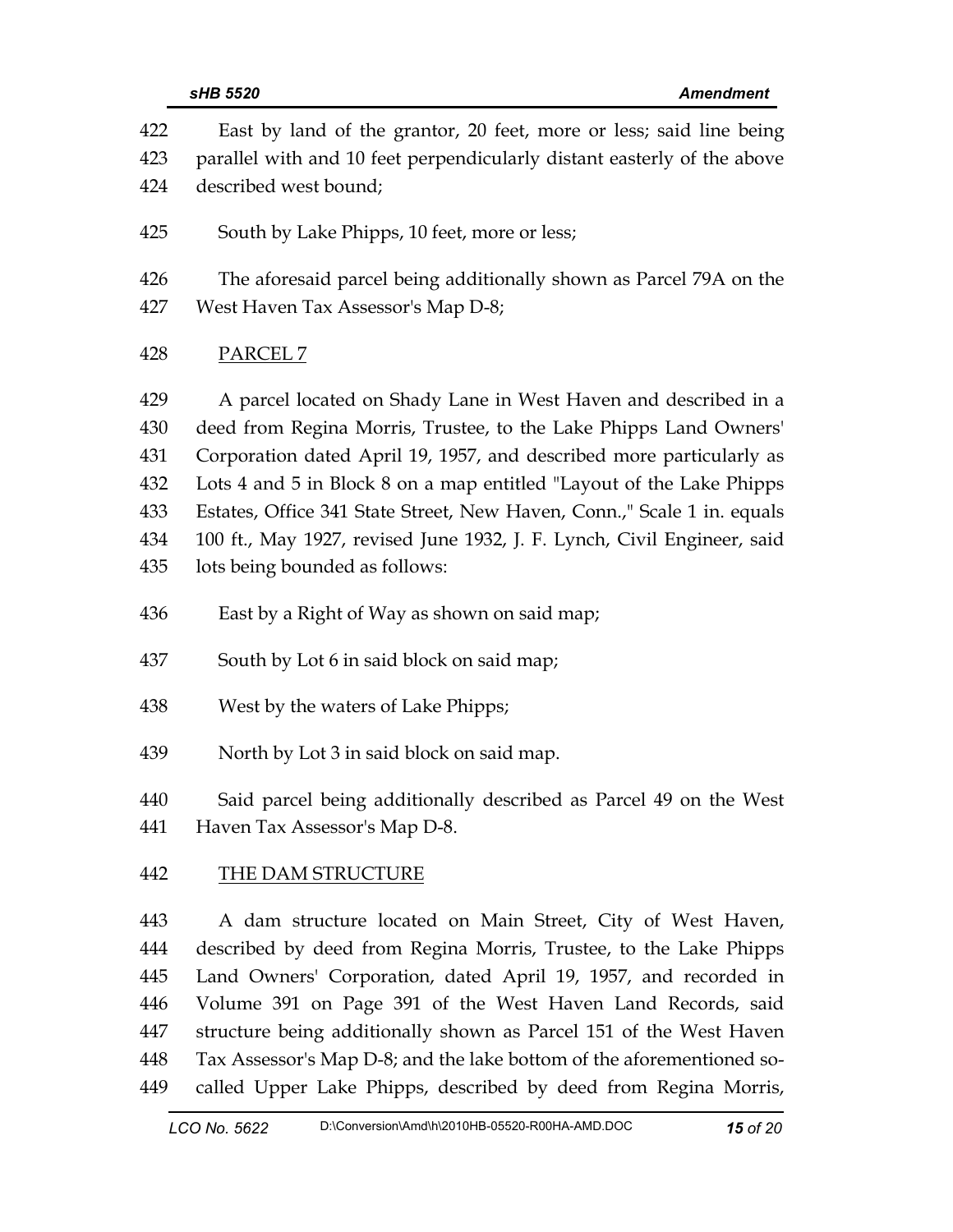450 Trustee, to the Lake Phipps Land Owners' Corporation, said deed 451 dated April 19, 1957, and recorded in Volume 391 at Page 391 of the 452 West Haven Land Records;

453 (c) The State Properties Review Board shall complete its review of 454 the conveyance of said land not later than thirty days after it receives a 455 proposed deed from the Department of Environmental Protection. The 456 land shall remain under the care and control of said department until a 457 conveyance is made in accordance with the provisions of this section. 458 The State Treasurer shall execute and deliver any deed or instrument 459 necessary for a conveyance under this section. The Commissioner of 460 Environmental Protection shall have the responsibility for all other 461 incidents of such conveyance.

462 Sec. 13. (*Effective from passage*) (a) Notwithstanding any provision of 463 the general statutes, the Commissioner of Transportation shall convey 464 to the city of New Haven a parcel of land located in the city of New 465 Haven, at a cost equal to the administrative costs of making such 466 conveyance, including legal fees. Said parcel of land has an area of 467 approximately 2.7 acres and is identified on a map entitled "Portions of 468 State Highways Required for Development of 100 College Street 469 (Phase 1 of Downtown Crossing), Project no. 2006654.S20 March 1, 470 2010". The conveyance shall be subject to the approval of the State 471 Properties Review Board.

472 (b) The city of New Haven shall use said parcel of land for traffic 473 mitigation purposes. If the city of New Haven:

- 474 (1) Does not use said parcel for said purposes;
- 475 (2) Does not retain ownership of all of said parcel; or
- 476 (3) Leases all or any portion of said parcel,
- 477 the parcel shall revert to the state of Connecticut.

478 (c) The State Properties Review Board shall complete its review of 479 the conveyance of said parcel of land not later than thirty days after it 480 receives a proposed agreement from the Department of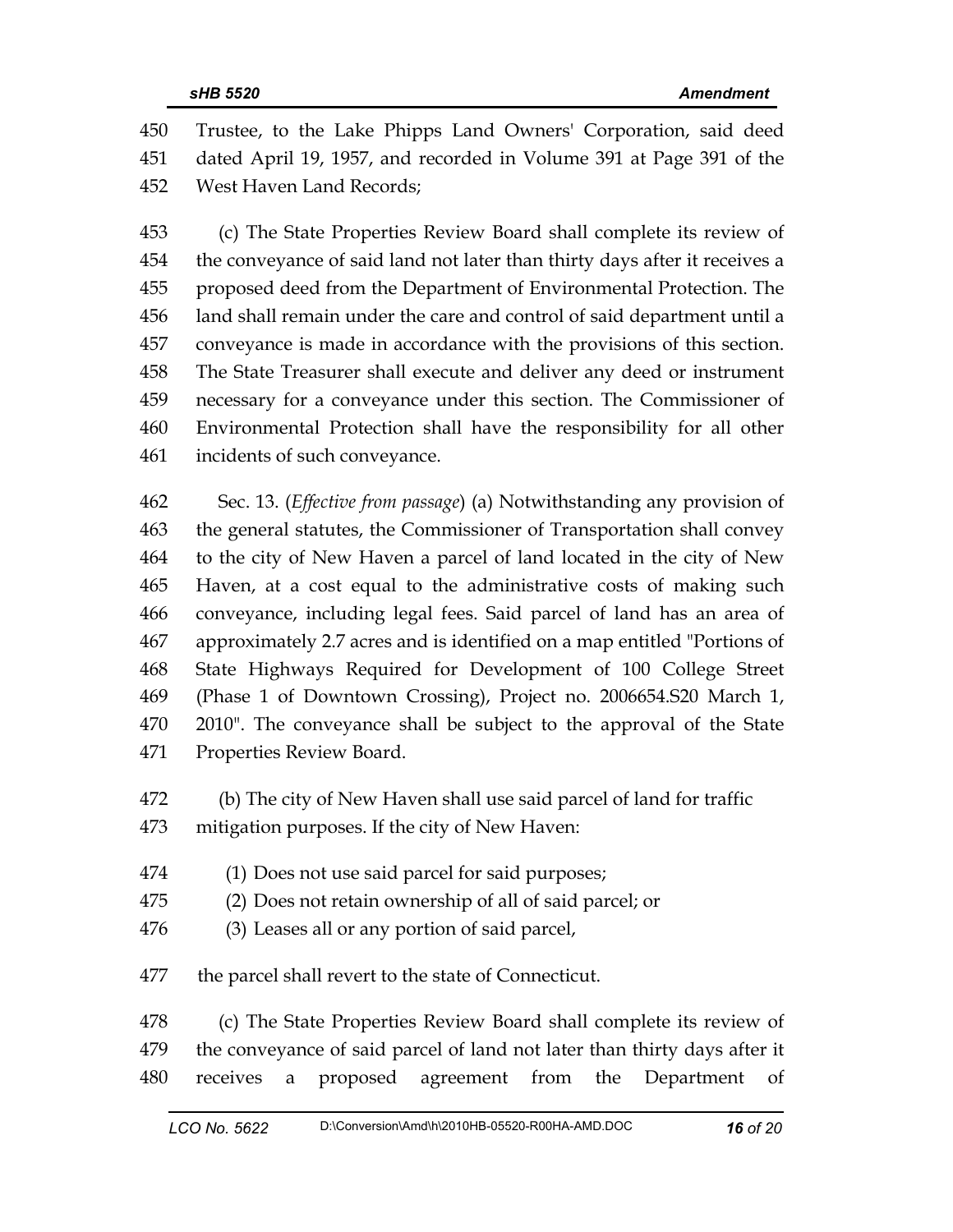481 Transportation. The land shall remain under the care and control of 482 said department until a conveyance is made in accordance with the 483 provisions of this section. The State Treasurer shall execute and deliver 484 any deed or instrument necessary for a conveyance under this section, 485 which deed or instrument shall include provisions to carry out the 486 purposes of subsection (b) of this section. The Commissioner of 487 Transportation shall have the sole responsibility for all other incidents 488 of such conveyance.

489 Sec. 14. (*Effective from passage*) (a) Notwithstanding any provision of 490 the general statutes, the Commissioner of Environmental Protection 491 shall lease to the town of Burlington a parcel of land located in the 492 town of Burlington, for a term of five years at a cost equal to the 493 administrative costs of entering into such lease. Said parcel of land has 494 an area of approximately 14.19 acres and is a portion of lot 1 on 495 Burlington Tax Assessor's Map 3-8. The lease shall be subject to the 496 approval of the State Properties Review Board.

497 (b) The town of Burlington shall use said parcel of land for

498 recreational purposes. If the town of Burlington:

499 (1) Does not use said parcel for said purposes; or

500 (2) Subleases all or any portion of said parcel,

501 the parcel shall revert to the state of Connecticut.

502 (c) The State Properties Review Board shall complete its review of 503 the lease of said parcel of land not later than thirty days after it 504 receives a proposed agreement from the Department of Environmental 505 Protection. The land shall remain under the care and control of said 506 department until a lease is entered into in accordance with the 507 provisions of this section. The Commissioner of Environmental 508 Protection shall have the sole responsibility for all other incidents of 509 such lease.

510 Sec. 15. (*Effective from passage*) (a) Notwithstanding any provision of 511 the general statutes, the Commissioner of Transportation shall convey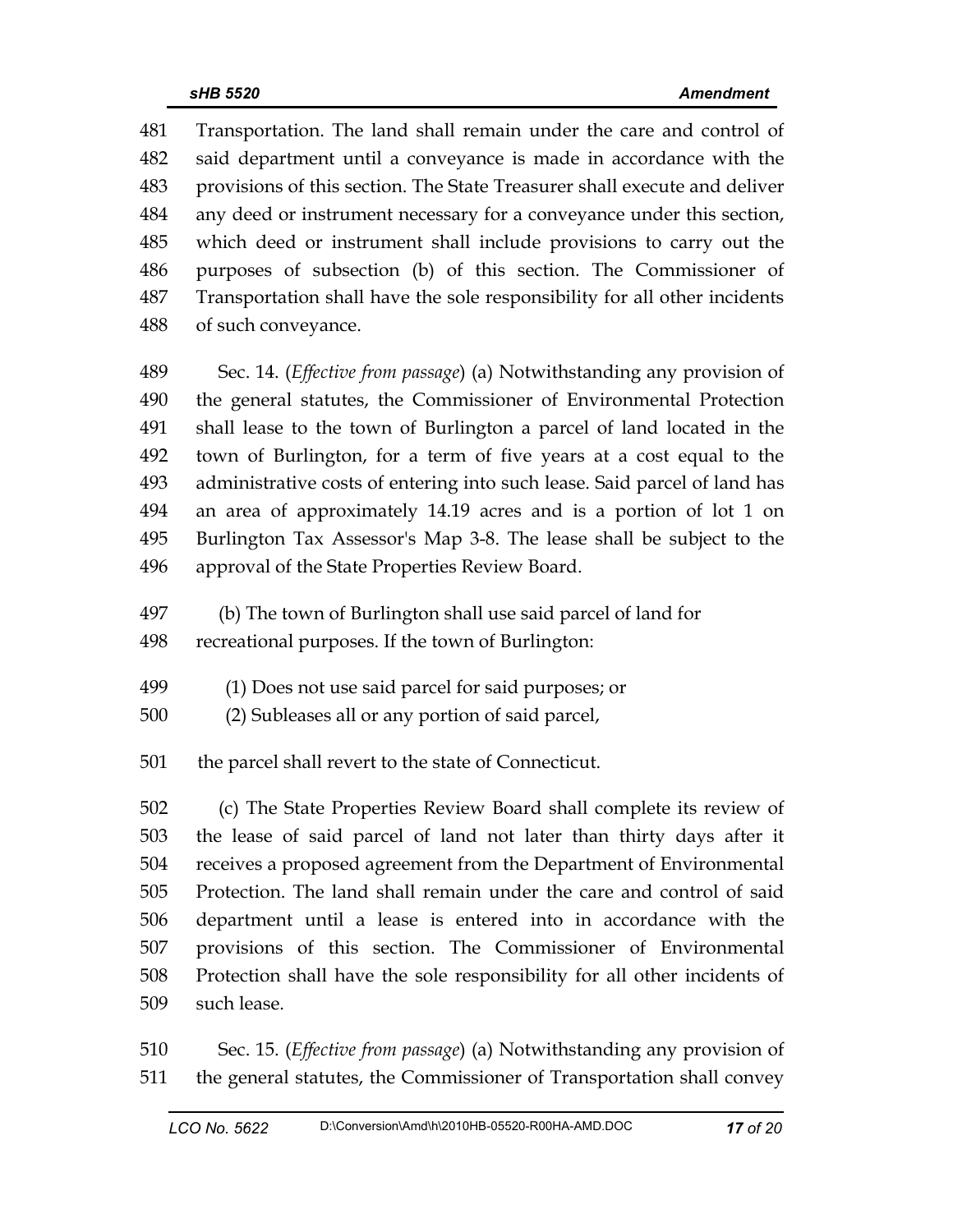512 to the town of Simsbury two parcels of land located in the town of 513 Simsbury, for the fair market value of said parcels, as determined by 514 the average of the appraisals of two independent appraisers selected 515 by said commissioner. Said parcels of land have an area of 516 approximately 3.59 acres, and may only consist of land (1) deemed 517 excess by the Department of Transportation, and (2) the conveyance of 518 which will not break the continuity of the existing land banked rail 519 line. Said parcels are identified as "Leased to Town of Simsbury" 520 bordering Mall Way Road on Simsbury Town Assessor's Map G-10, 521 "Leased to Town of Simsbury State of Connecticut", west of Iron Horse 522 Boulevard on Simsbury Town Assessor's Map H-10 and constituting 523 Department of Transportation Rail File #128-7001-MISC-629. The 524 conveyance shall be subject to the approval of the State Properties 525 Review Board.

526 (b) The State Properties Review Board shall complete its review of 527 the conveyance of said parcels of land not later than thirty days after it 528 receives a proposed agreement from the Department of 529 Transportation. The land shall remain under the care and control of 530 said department until a conveyance is made in accordance with the 531 provisions of this section. The State Treasurer shall execute and deliver 532 any deed or instrument necessary for a conveyance under this section. 533 The Commissioner of Transportation shall have the sole responsibility 534 for all other incidents of such conveyance.

535 Sec. 16. (*Effective from passage*) Notwithstanding any provision of the 536 general statutes, if the Commissioner of Mental Health and Addiction 537 Services informs the Office of Policy and Management in writing that a 538 parcel of land identified as Lot 12-010 bordering Russell Road on 539 Newington Town Tax Assessor's Map NE 594 in Newington and 540 containing the Cedar Ridge facility which is the psychiatric division of 541 Cedarcrest Hospital, or any portion of said parcel, is surplus land and 542 no longer needed by said department, the Secretary of the Office of 543 Policy and Management and the Commissioners of Environmental 544 Protection and Public Works shall develop a plan to preserve 545 approximately ten acres of said parcel as open space. Such ten-acre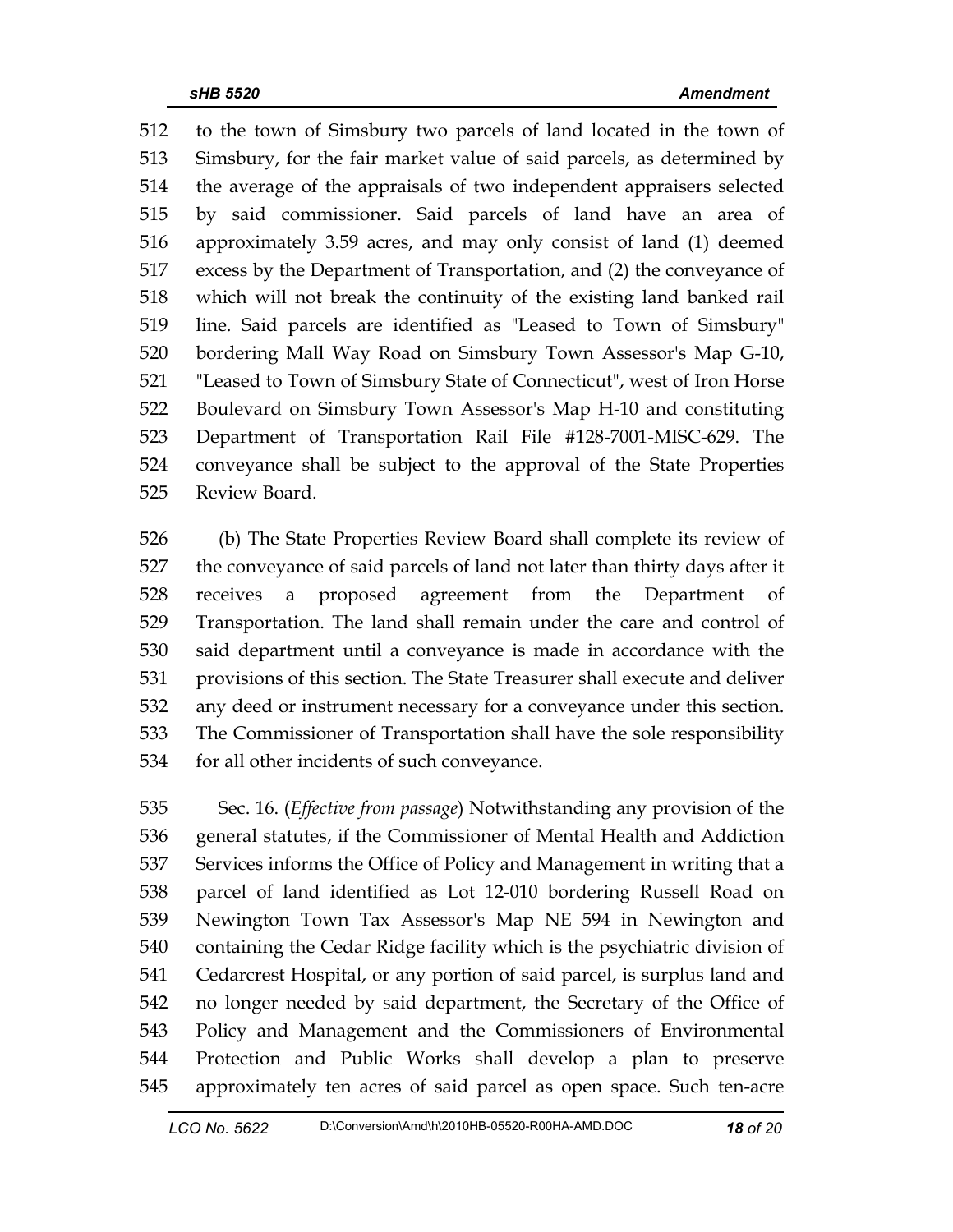546 parcel is identified as Cedar Crest Hospital Preserve on a map entitled 547 "Newington Cedar Crest Preserve, Map printed May 2010 created by 548 Town of Newington Dept. of IT GIS Services, 131 Cedar St. 549 Newington, CT." Such plan shall include permitting the town of 550 Newington to use such ten acres for passive recreation.

551 Sec. 17. (*Effective from passage*) (a) Notwithstanding any provision of 552 the general statutes, the Commissioner of Economic and Community 553 Development shall convey to the city of New Haven a parcel of land 554 located in the city of New Haven, at a cost equal to the fair market 555 value of said parcel, as determined by the average of the appraisals of 556 two independent appraisers selected by said commissioner. Said parcel 557 of land has an area of approximately .52 acres and is identified as a 558 parcel situated on the east side of Ashmun Street in New Haven, 559 containing 22,587 square feet, and is further described as commencing 560 at a point in the easterly line of Ashmun Street, said point being the 561 southwesterly corner of the within described parcel, the same being 562 located 273.44 feet southerly from the intersection of the southerly line 563 of Henry Street with the easterly line of Ashmun Street when 564 measured along the easterly line of Ashmun Street, then running along 565 the following six courses: north 78 degrees 54' 44" east 49.69 feet; south 566 11 degrees 20' 36" east 47.64 feet; north 78 degrees 26' 44" east 56.85 567 feet; south 11 degrees 13' 16" east 96.77 feet; north 78 degrees 46' 44" 568 east 15.60 feet; south 11 degrees 13' 16" east 86.44 feet to a point in the 569 northerly line of land now or formerly of the city of New Haven; then 570 running south 83 degrees 20' 44" west along the northerly line of land 571 now or formerly of the city of New Haven 122.18 feet to the point of 572 commencement. The conveyance shall be subject to the approval of the 573 State Properties Review Board.

574 (b) Notwithstanding a certain restriction in a deed recorded in 575 volume 5528 page 127 of the New Haven Land Records requiring said 576 parcel to be used for low and moderate income housing only, said 577 parcel may be used for other than low and moderate income housing 578 purposes and said restriction is released and relinquished and shall 579 have no further force and effect.